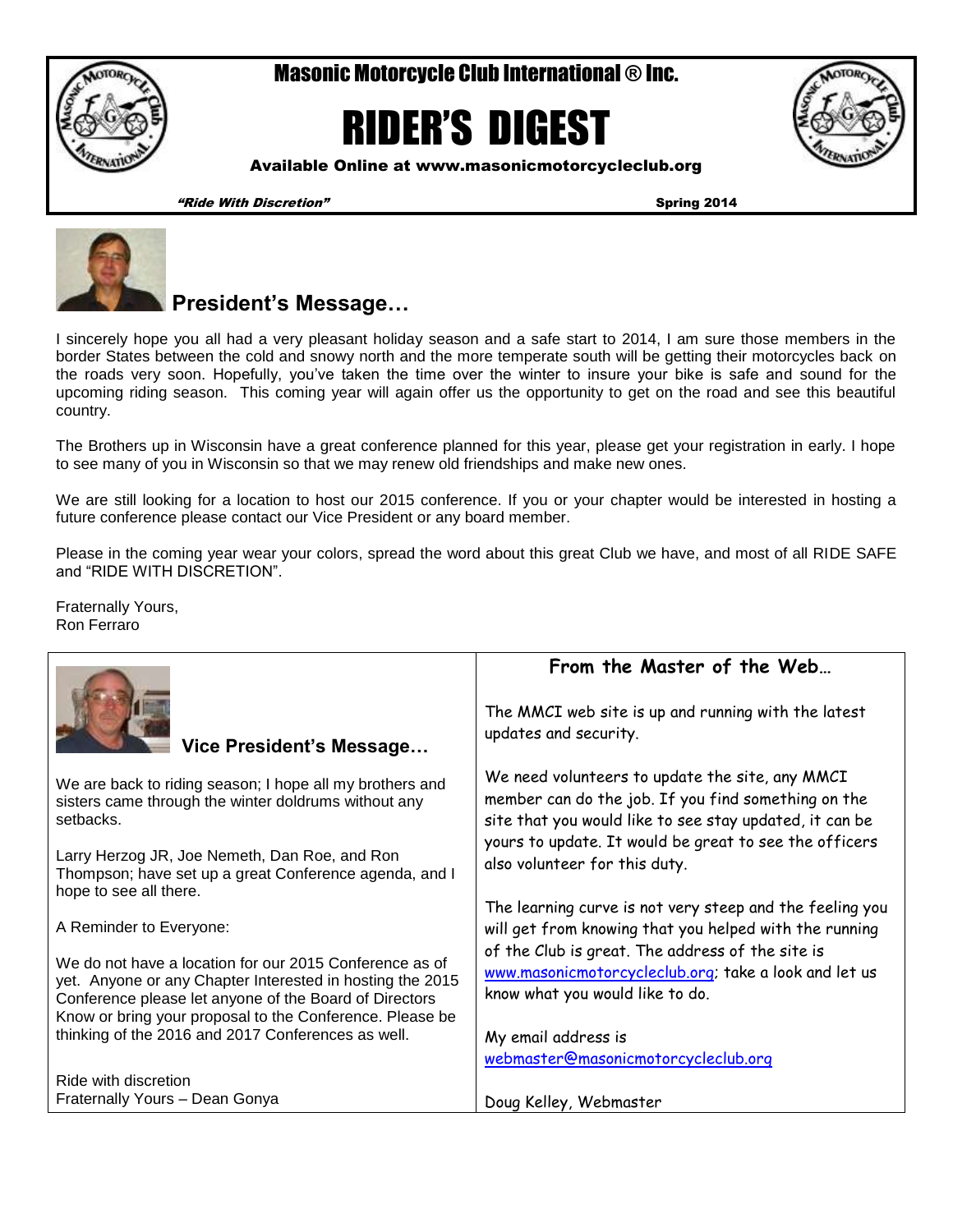# **MMCI Executive Board Meeting April 5, 2014 at the Quality Inn, Apalachin NY**

President Ron Ferraro called the meeting to order at 4:00 PM. All International Officers were present, with the exception of Honorary Trustee Ken White and Lifetime Trustees Rich Kovac & Cliff Wilson. Chapters attending were: 1, 3, 8, 12, 14, 15, 24, 25, & 29. A motion to approve the minutes of the November 9<sup>th</sup>, 2013 meeting were approved as published in the Winter 2013 Rider's Digest.

# **Officers Reports**:

- President Welcomed all present and on the phone. Bro. Ron stated he wishes to allay the concerns of some members regarding his level of involvement, as the officers and committee chairs have been addressing all issues exceptionally well he does not feel the need to micromanage.
- Vice President CH 49 and 52 are doing a wonderful job preparing for this year's conference. Still need a host chapter/location for 2015.
- Secretary Dues notices are out to all Chapter Secretary's and Chapter 8 members
- **Treasurer** 
	- o IRS 990-N was filed and accepted.
	- $\circ$  Year-end report attached, the Club's accounts are up over last year mostly due to expense reductions.
	- Trustees (Randy Headdings 6 year, Gary Lippert 4 year, Gordy Aune Jr. 2 year)
		- $\circ$  Gordy Aune Jr inquired why Dick Foxen was listed with membership valid through 2099, to which Kent replied this is only one example of the issues he has uncovered with the membership data he received but is diligently working to correct all issues.
		- o Gordy Aune, Jr. Then asked what was going on with the 2015 convention and Arkansas. Kent stated he is unable to plan the trip to Arkansas due to personal finances. Gordy Aune Jr then offered to source a location in Danbury, MN, to which the rest of the Board emphatically stated NO CASINO! To which Gordy Aune Jr replied he didn't have another option.
		- $\circ$  Gordy Aune Jr inquired as to the status of the updated membership application forms on the Club's website. Doug stated that all of the webpages should be editable by the Board. Kent and Ron logged in and confirmed that they could only edit the messages on the home page. Doug stated that he would correct this soon and advise the Board when it was done.

# **Committee Reports**:

- The following Committees had no reports to present Safety (Tom Boyle), Audit (Gordy Rudd), Grievance (Neal Forbes), Quartermaster (Cliff Wilson), Positive Growth & Retention (Ken White). The By-Laws (John VanKirk) Committee did not have anything to report at this time.
- Finance (George Detweiler) Report attached.
- Membership (Kent Dorney)
	- a. New Jersey –application withdrawn, the group was looking for a club with prior permission from various 1% clubs in the area.
	- b. Chapter 50 The Secretary has received several email communications indicating that some members of CH 50 may be interested in continuing. Motion made to suspend membership on May 1st if dues are not paid; seconded by Dean; carried.
	- c. Smethport PA / Olean NY Bro. Jeff Johnson reports he will be submitting a new chapter request soon.
	- d. Bodes Asphalt Bazil chapter is looking for a new Masonic motorcycle organization to associate with.
- Nominations (Don Crete) one Brother has expressed an interest in running for 6 year Trustee.
- Web Site (Doug Kelley) Revisions to website are completed at a cost of \$830.00. Encourage Board officers to update their own pages.
- Death Benefit (Dick Morse) 2 deaths: John Comstock (XII) and Bob Grey (25) both spouses received the Club's condolences. Several separate accounts are being combined so that the committee has less accounts to track.
- Sunny Side Up (Connie Dorney) several condolences cards have been sent, the account balance is currently \$856.52. A care package will be going out next week to Bro. Dean Brusky's (Ch 52) son's Army platoon in Afghanistan. Additional cards are requested from the membership to support these service members. Tampons are no longer needed for the one female member of the platoon. Several requests have come in to the committee regarding Brothers riding across country and to spread the word – the committee will be working on a method to accomplish communicating this and similar events.
- Conference (Larry Herzog Jr.) See VP's report.

# **Old Business**

- Shinny Side Up program The by-laws committee to draft an amendment proposal for the by-laws to make this a permanent committee with a structure similar to the DBF, with its own budget, account, and committee chair.
- Future Convention Locations
	- Arkansas the group who was intending to travel to check out this location may not be able to prior to the next conference.
	- Other locations discussed with no firm ideas at the present time.
- Emeritus/Golden Spoke Award Bro. Ron stated that more input is required before a firm proposal can be presented to the membership. Details are needed regarding what the Brother's thoughts are regarding requirements for a member to receive this award, honor or title. George volunteered to chair a committee to prepare a final proposal. Dick, Randy, Gary, and Gordy Aune, Jr will serve on this committee.
- Club Flags Quinn Flag Company can make a 2 sided flag, 6 x 10" at a cost of \$221.50/50 or \$293.00/100. The information will be turned over to the Quartermaster for review and action. Motion made by Bro. Kent for the QM to be authorized to expense up to \$350.00; seconded by Gordy Aune Jr – motion carried.

# **New Business**

- Next Exec. Board Meeting Date & Location at the conference prior, to the Annual Meeting,
- Announcements / Good of the Order Bro. George that he and Cathy are the proud grandparents of their first granddaughter six weeks ago.
- After the Closing Prayer the meeting was adjourned at 5:25 PM. Respectfully submitted, Kent A. Dorney, IS/PP.

# MMCI Riders Digest – Spring 2014 **2014** 2014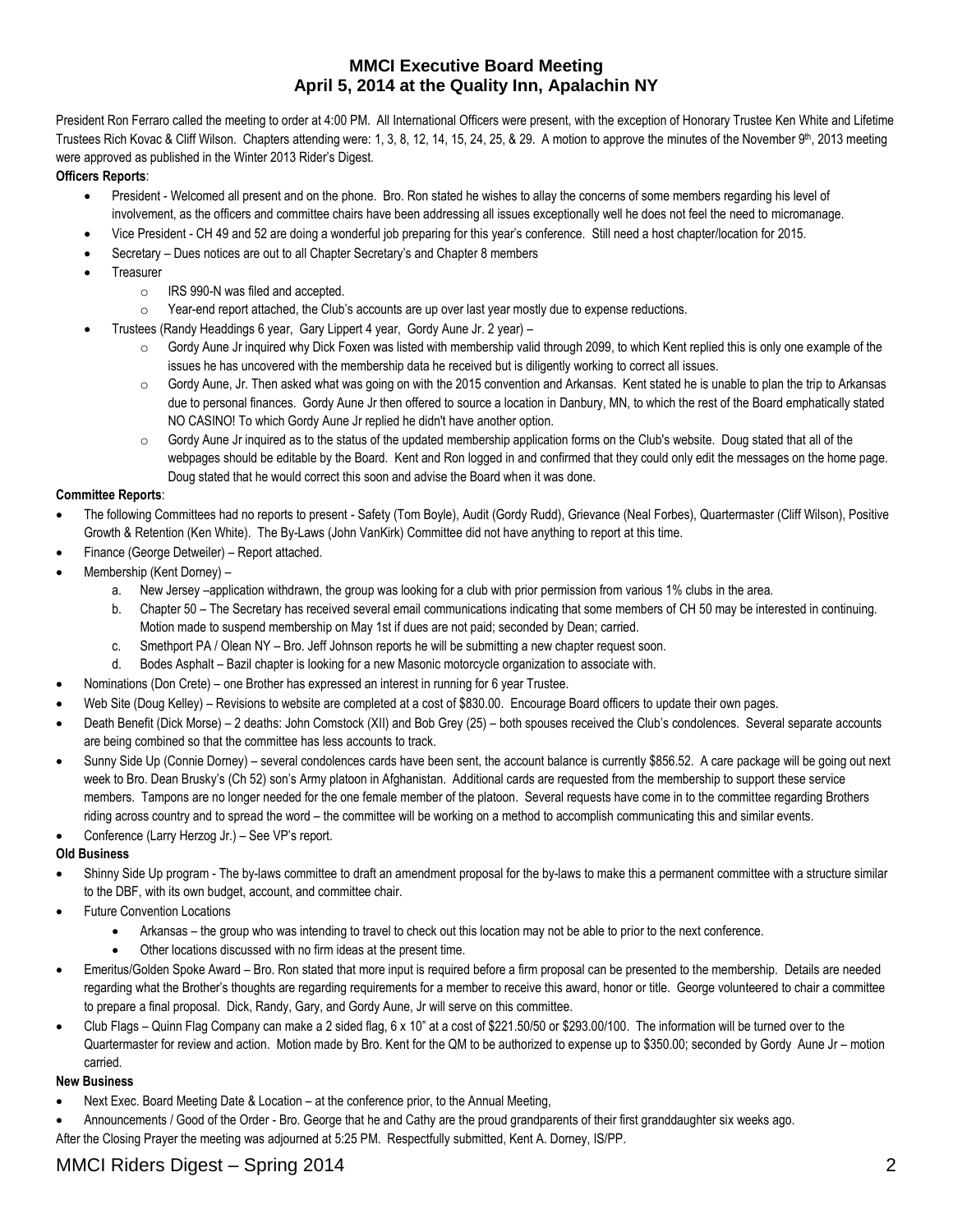# **MASONIC MOTORCYCLE CLUB INTERNATIONAL ® INC. Executive Board, 2013 – 2015**

**President: Ronald Ferraro** 31087 Indian Mission Road Millsboro, DE 19966 302-947-4625 **[ronpferraro@yahoo.com](mailto:ronpferraro@yahoo.com)**

**Vice-president: Dean Gonya** 895 Park Avenue Lock Haven, PA 17745 570-769-3282 **[dirg46@yahoo.com](mailto:dirg46@yahoo.com)**

**Secretary: Kent Dorney, Past Pres.** 49 Simson Street Tonawanda, NY 14150-2312 716-694-1595 / Cell: 716-531-2312 **[Ch8MMCI@verizon.net](mailto:Ch8MMCI@verizon.net)**

# **Treasurer: George Detweiler** 15173 Holleyside Drive

Dumfries, VA 22025 703-670-2313 **[ghdetweiler@comcast.net](mailto:ghdetweiler@comcast.net)** 

## **2 Year Trustee: Gordy Aune, Jr.** 2432 Pearson Parkway Brooklyn Park, MN 55444 763-585-1766 **[GRANDPAAUNE@aol.com](mailto:GRANDPAAUNE@aol.com)**

**4 Year Trustee: Gary Lippert** 81164 Duck Creek Rd. Berlin Center, OH 44401 330-565-1209 **[galipp@msn.com](mailto:galipp@msn.com)**

**6 Year Trustee: Randy Headdings** 473 Jackson Twp. Rd. Herdon, PA 17830 570-850-6327 **[wheelierider1@tds.net](mailto:wheelierider1@tds.net)**

**Elected Officers Appointed Committees**

**Audit:** Mark Dreyer (Chair), Gordy Rudd, Chris Alexander, John VanKirk

**By-laws:** John VanKirk (Chair); Kent Dorney, PP; Gary O'Neal, PP

**Death Benefit Fund:** Dick Morse (Chair), Kent Dorney, Dick Foxen (Sec-Treas), Neal Forbes, Jeff Kaplan, Cliff Wilson (Vice-chair/PP),

**Grievance:** Neal Forbes (Chair); Jeff Killian; Kent Dorney

**Finance:** George Detweiler (Chair); Kent Dorney, PP; Gordy Aune, Jr.

**Membership:** Kent Dorney (Chair/PP); Doug Kelley, PP

**Nominations:** Don Crete (Chair/PP); Ken White, PP; Dick Morse

**Positive Growth & Retention:** Ken White (Chair/PP), John VanKirk

**Quartermaster:** Cliff Wilson, PP

**Safety:** Tom Boyle (Chair); Cliff Wilson, PP; Robert Boss; Jeff Johnson

**Shiny Side Committee:** Connie Dorney (Chair), [\(Connie.62@verizon.net\)](mailto:Connie.62@verizon.net), Kim Crete, Bonnie Baker

**Website:** Doug Kelley (Chair/PP) [\(dougkelley@windstream.net\)](mailto:dougkelley@windstream.net)

**Honorary Trustee: Kenneth White, Past Pres.** 1621 Independence Ave North Golden Valley, MN 55427 612-202-9653 **[mmci24.1@gmail.com](mailto:mmci24.1@gmail.com)**

**Conference 2014:** Chapter 49 – Wisconsin Dells Larry Herzog, Jr (Chair); Joe Nemeth; Dan Roe; Ron Thompson; Dean Gonya (Vice-Chair) **International Chaplain:** Jeff Killian **Lifetime Trustees:** Doug Kelley, Richard Kovac, Richard Morse, Cliff Wilson

# **The International Secretary's musings…**

# **Riders Digest…**

We are always looking for articles, please let us know what your Chapter is doing. Change of address, articles and material for publication to: **[Ch8MMCI@verizon.net,](mailto:Ch8MMCI@verizon.net)** or mail to: 49 Simson Street, Tonawanda, NY 14150

# **Chapter 8 dues notices and Chapter Secretary annual reports are out…**

You will notice changes to your dues notices and annual reports. Kindly submit them timely and provide updated information for yourself (CH 8) or your Chapter members. Dues cards will follow once your forms/payment is received.